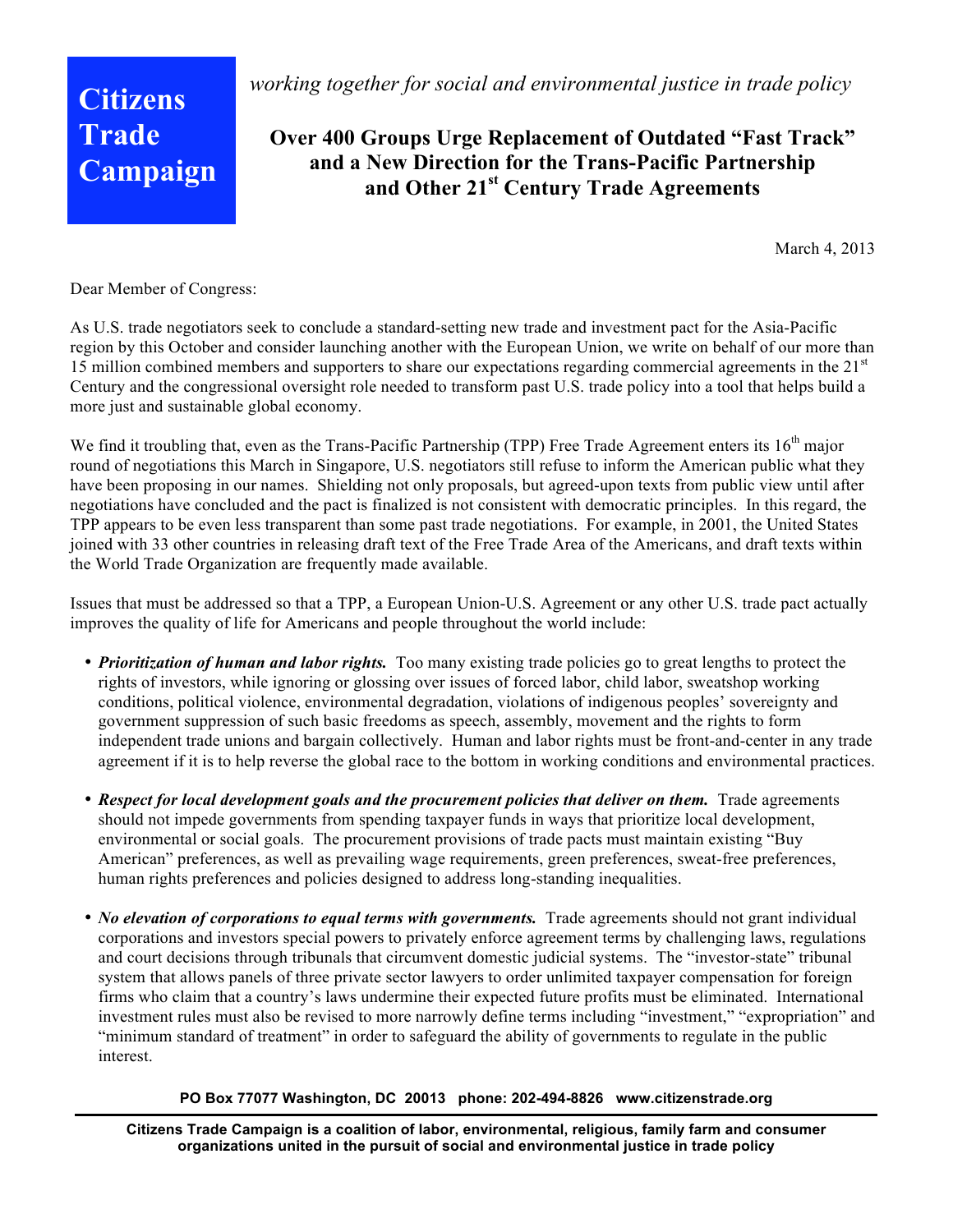- *Protect food sovereignty*. Trade agreements should respect governments' ability to implement programs that ensure farmers and other food workers receive fair compensation and that consumers have access to safe and affordable foods. Likewise, nations must be able to protect themselves from dumping and other unfair trade practices that force farmers off their land.
- *Access to affordable medicine.* Maintaining access to affordable, generic medications is critical to reducing health care costs in the United States and to saving lives throughout the world. Trade agreements are an inappropriate vehicle for extending the length of drug patents, and U.S. policies should explicitly uphold the standards set forth in the Doha Declaration on access to medicine.
- *Safeguards against currency manipulation.* Trade agreements should include measures that allow the United States and other governments to take measures to counteract trade-distorting currency manipulation. Agreements should also include strong rule of origin provisions to ensure that the benefits of the agreement go to those countries that agree to meet its rules.
- *Space for robust financial regulations and public services.* Trade pacts should set floors, not ceilings, when it comes to the regulation of banks, insurance companies, hedge funds and other financial service providers. Trade agreements' services provisions should contain clear and specific language stating that nothing in the agreement should be interpreted as requiring deregulation or privatization of any private or public service.
- *Improved consumer and environmental standards.* Likewise, trade agreements should set floors, rather than ceilings, when it comes to environmental, food and product safety and consumer right-to-know measures.

We believe a much greater degree of public and congressional oversight is needed if the TPP and other pacts are to achieve these high standards. Before granting the Obama administration any special trade policymaking authority, please request that it make the draft TPP texts public.

Instead of delegating Congress' exclusive constitutional authority to "regulate commerce with foreign nations" to the executive branch through the reinstatement of outdated and extreme procedures like Fast Track "Trade Promotion Authority," we urge you to support a new American trade agreement negotiation and approval process that:

- Requires that Office of the U.S. Trade Representative consult with all interested stakeholders, participate in hearings with all committees of jurisdiction over matters affected by trade agreements and provide a thorough and public assessment of what specific job creation and export expansion opportunities each prospective trade partner would provide and how a proposed agreement would impact human and labor rights, the environment, food sovereignty, access to medicine, currency manipulation and balance of trade among the countries involved — beginning this expanded engagement process with the TPP as soon as possible;
- Sets up an objective process to verify that negotiating objectives set by Congress are actually achieved in the final agreement; and
- Includes a process by which a majority of the Congress must vote to certify that a proposed agreement is in the public interest and that Congress' negotiating objectives have been met *before* the executive branch can sign the agreement and bind the United States to its terms.

Only through this type of robust oversight and public participation can we forge a new national and global consensus on trade policy that works for all.

Sincerely,

Citizens Trade Campaign 8th Day Center for Justice ActionAid USA Alliance for Democracy Alliance for Global Justice Alliance for Retired Americans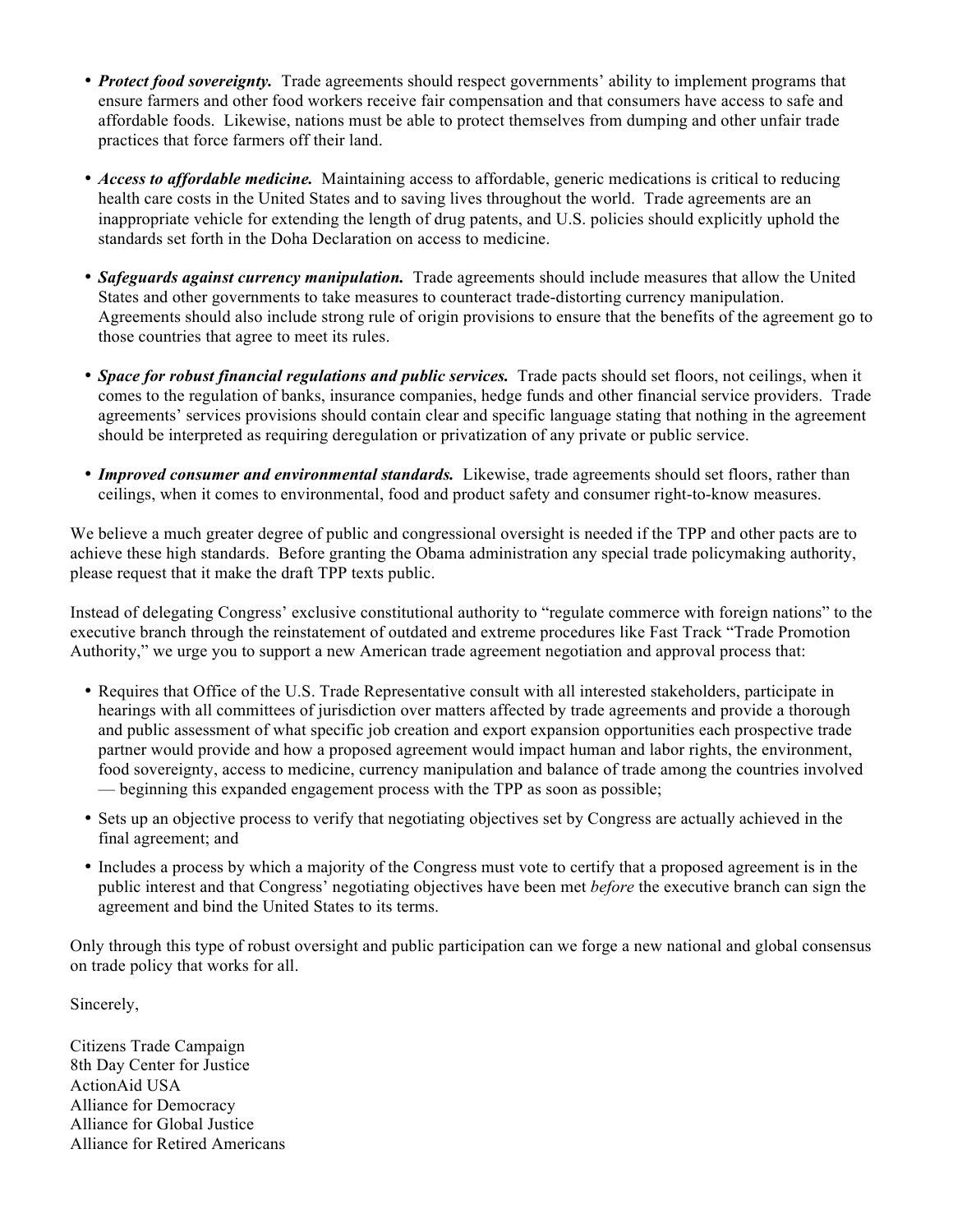American Federation of Government Employees American Friends Service Committee American Medical Student Association American Postal Workers Union Americans for Democratic Action Association of Western Pulp and Paper Workers (AWPPW) International Union BAYAN-USA Campaign for America's Future Campaign for Labor Rights and Nicaragua Network Center for Biological Diversity Center for Digital Democracy Center for Policy Analysis on Trade and Health (CPATH) Coalition for Justice in the Maquiladoras Coalitions of Mutual Endeavor Colombia Support Network Communications Workers of America Conference of Major Superiors of Men Congregation of Sisters of St. Agnes, General Council Corporate Accountability International Cultural Survival Democracy for America Democratic Socialists of America (DSA) Earthjustice Educating for Justice Energy Action Coalition Engineers and Scientists for Animal Rights Equal Exchange Fair World Project Family Farm Defenders Food & Water Watch Foundation for Integrative AIDS Research (FIAR) Friends of the Earth US Global Coalition of Women Against AIDS in Uganda Global Exchange Global Justice for Animals and the Environment Grassroots International Green Party of the United States Guatemala Human Rights Commission Health GAP Holy Cross International Justice Office Initiative for Medicines, Access & Knowledge (I-MAK) Inlandboatmens Union of the Pacific Institute for Agriculture and Trade Policy Institute for Global Labour and Human Rights Institute for Local Self Reliance Institute for Policy Studies, Global Economy Project International Association of Machinists and Aerospace Workers International Brotherhood of Boilermakers International Brotherhood of Electrical Workers International Brotherhood of Teamsters International Labor Rights Forum International Union of Bricklayers and Allied Craftworkers (BAC) International Union of Painters and Allied Trades Intersect Worldwide It's Our Economy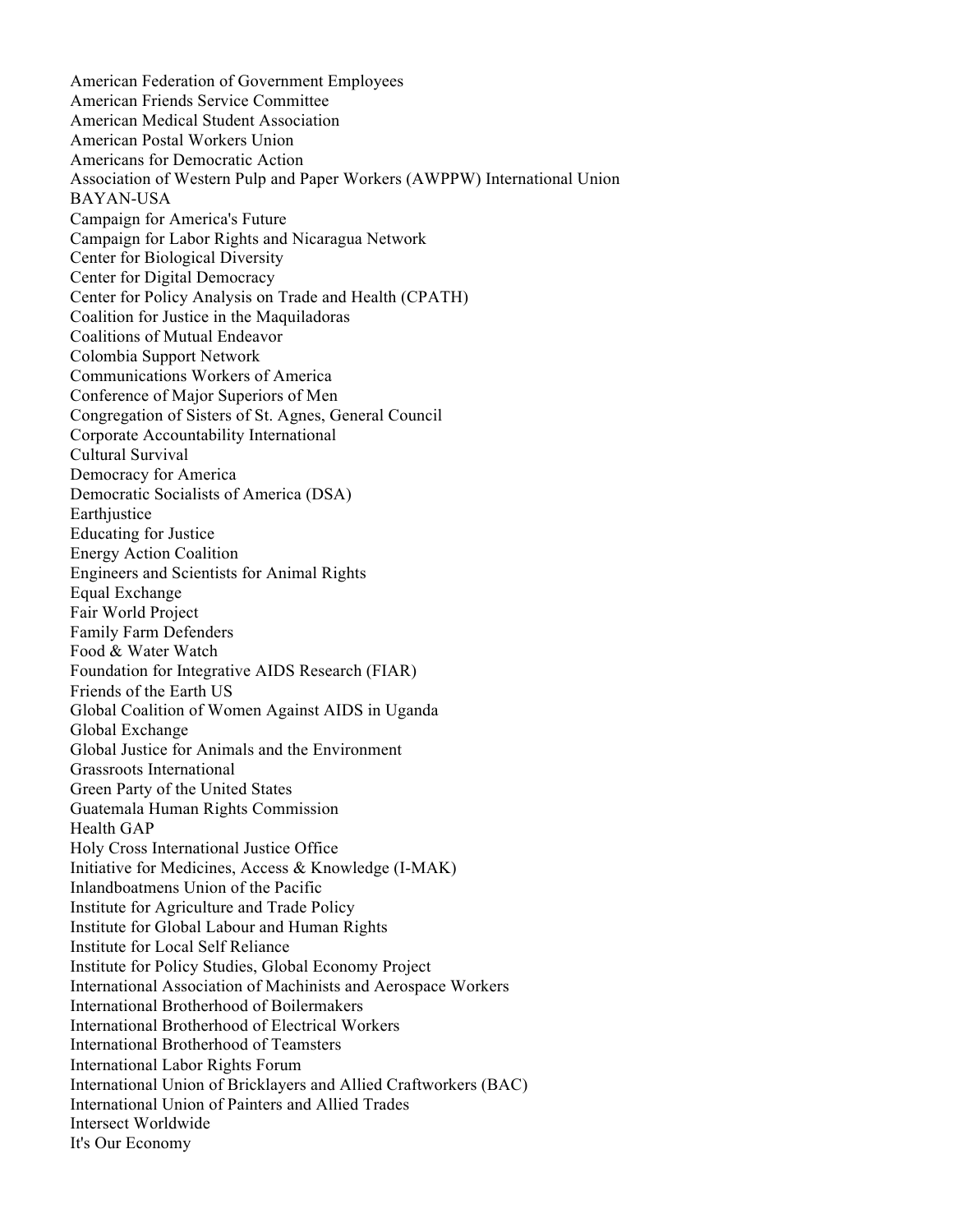Jobs with Justice/American Rights at Work Just Foreign Policy Labor Network for Sustainability League of Rural Voters MADRE Maquiladora Health & Safety Support Network Maryknoll Office for Global Concerns MDM Inc. Medical Mission Sisters' Alliance for Justice Missionary Oblates of Mary Immaculate, Justice, Peace/Integrity of Creation Office Moana Nui Action Alliance Move To Amend National Alliance of Latin American and Caribbean Communities (NALACC) National Consumers League National Family Farm Coalition National Farmers Union National Latino Farmers & Ranchers Trade Association National Legislative Association on Prescription Drug Prices National Nurses United NETWORK, A National Catholic Social Justice Lobby New Rules for Global Finance Coalition North American Intertribal Missions Pax Christi Peace Action Peaceroots Alliance Presbyterian Church USA Progressive Agriculture Organization Progressive Democrats of America (PDA) Public Citizen Public Knowledge Rainforest Action Network Real Food Generation Rural Coalition/Coalición Rural School of the Americas Watch SELF Sheet Metal Air Rail Transportation Sierra Club Sisters of the Holy Cross Congregation Justice Committee Society of Professional Engineering Employees in Aerospace (SPEEA) Student Global AIDS Campaign SweatFree Communities Take Back America for the People TenThousandMeans Unitarian Universalist Association United Brotherhood of Carpenters United Church of Christ Justice and Witness Ministries United for Peace and Justice United Methodist Church, General Board of Church and Society United Mine Workers of America United Steelworkers United Students Against Sweatshops Universities Allied for Essential Medicines US Human Rights Network US Labor Education in the Americas Project **USAction**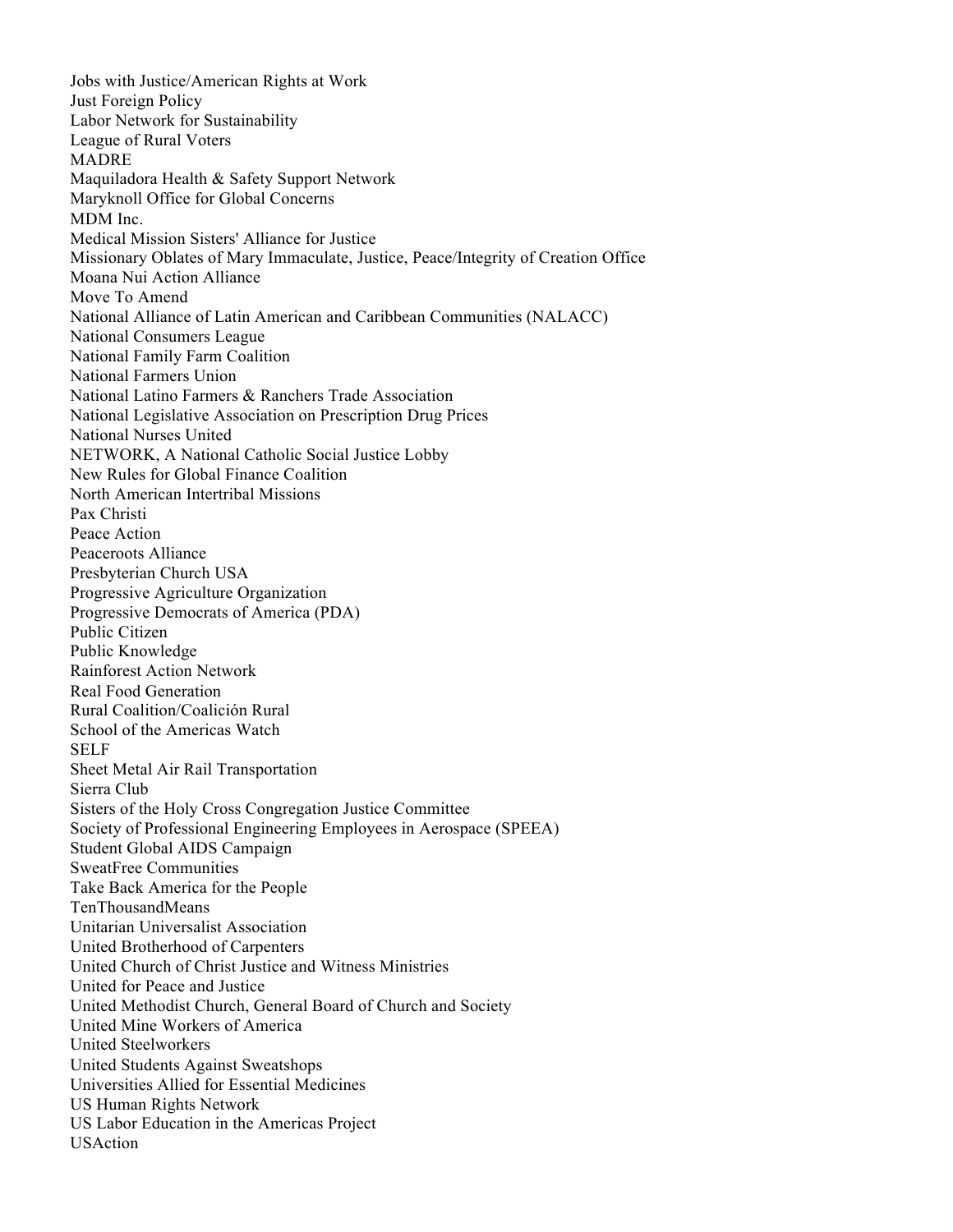Veterans For Peace Witness for Peace Women's International League for Peace and Freedom, US Section

## **Regional, State and Local Organizations**

A. Philip Randolph Institute (WA) AfroColombia NY AFT-Wisconsin All Souls Bethlehem Church (NY) Alliance for Democracy - Oregon Allyship (WA) Amalgamated Transit Union Local 1005 (MN) American Federation of Government Employees (AFGE) 3937 (WA) American Federation of Government Employees (AFGE) Council 220 (MD) American Federation of State, County and Municipal Employees (AFSCME) Local 3336 (OR) American Federation of State, County and Municipal Employees (AFSCME) Council 5 (MN) American Federation of State, County and Municipal Employees (AFSCME) Local 3214 (OR) American Federation of State, County and Municipal Employees (AFSCME) Local 34 (MN) American Federation of Teachers, Seattle Community College Local 1789 (WA) American Friends Service Committee - Pacific NW American Postal Workers Union, Minneapolis Area Local American University Student Worker Alliance Americans for Democratic Action of Northeast Ohio Animal Protection League of NJ Ashtabula, Geauga, Lake Counties Farmers Union (OH) Austin Central Labor Council (TX) Austin Tan Cerca de la Frontera (TX) Azatlan Media Kollective (CA) Backbone Campaign (WA) Bakery, Confectionary, Tobacco Workers and Grain Millers International Union (BCTGM) Local 167Gl (MN) Bakery, Confectionary, Tobacco Workers and Grain Millers International Union (BCTGM) Local 369G (MN) Bear Education and Resource Group (NJ) Black Alliance for Just Immigration (MN) Blue Green Alliance – Minnesota Bronx Greens (NY) Brooklyn For Peace (NY) Bryn Mawr Peace Coalition (PA) California Dairy Campaign Capitol City and Minneapolis Metal Workers Lodge 459 (MN) Caring Activists Against Fur (NJ) Carpenters Local 322 (MN) Carpenters Local 361 (MN) Catskill Citizens for Safe Energy (NY) Cement Masons and Plasters Local 633 Center for Community, Democracy and Ecology (CCDE) (MN) Center for Natural Health (NH) Central Co-Op/Madison Market (WA) Central Florida Labor Council Centro de Trabajadores Unidos en la Lucha (CTUL) (MN) Chicago Fair Trade (IL) Chicago Political Economy Group (IL) Christ in Action-Prosperity Services Church Council of Greater Seattle (WA) Citizens' Environmental Coalition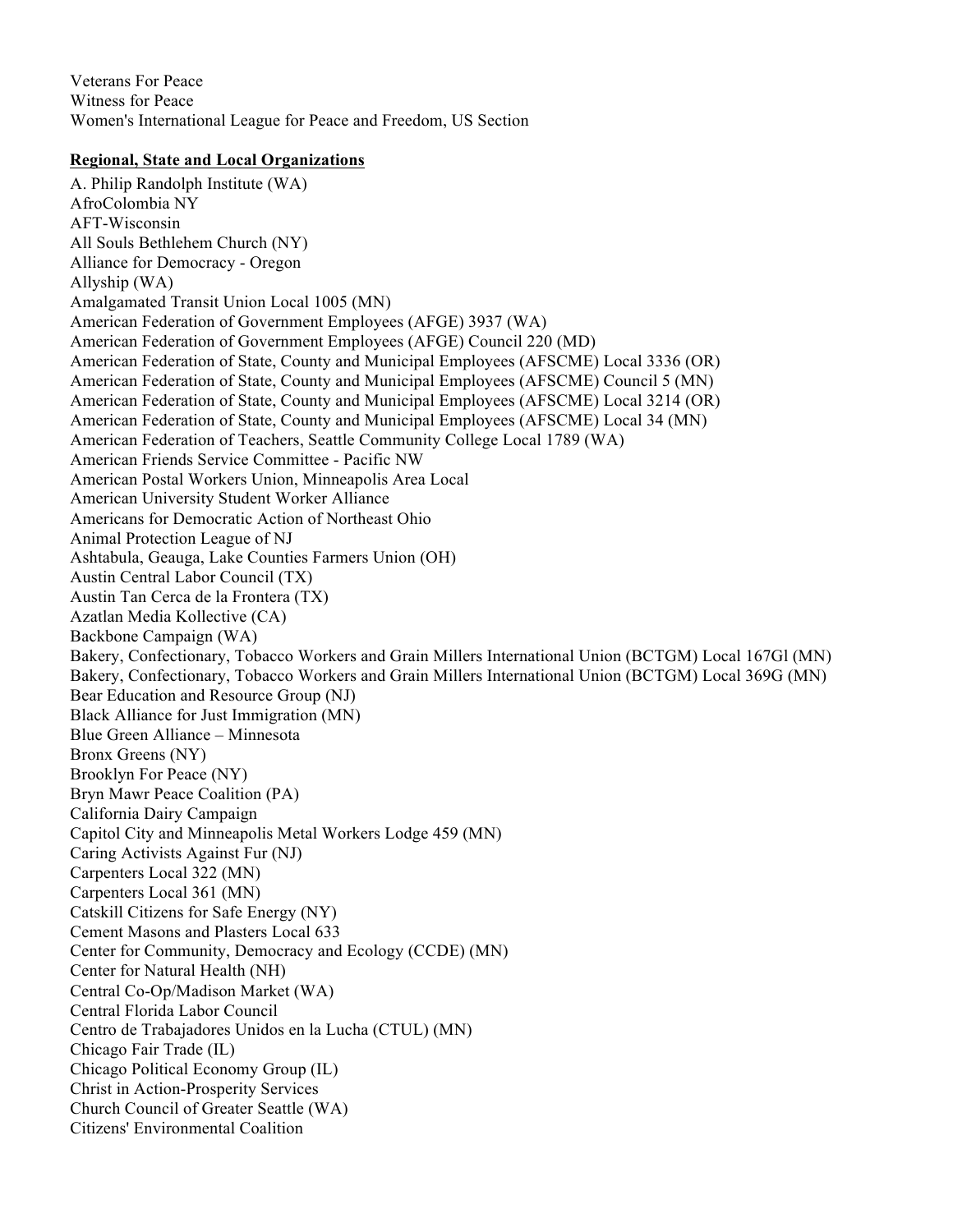Cleveland Jobs with Jusice (OH) Columbia University Partnership for International Development-CUPID (NY) Coalition Against the Rockaway Pipeline (NY) Columbia-Pacific Alliance for Social Justice (OR) Comite Pro Reforma Migratoria y Justicia Social (WA) Communication Workers of America District 7 (MN) Communication Workers of America Local 6215 (TX) Communications Workers of America District 4 (WI) Communications Workers of America Local 7901 (OR) Communications Workers of America Minnesota State Council Community Alliance for Global Justice (WA) Community Alliance of Lane County (OR) Community for Earth First Unitarian Church - Portland OR Community Organizing Center Community to Community Development Projects (WA) Compassion for All Animals (KS) Dakota Resource Council Dakota Rural Action Dallas AFL-CIO Central Labor Council (TX) Dallas Building Trades Council (TX) Damascus Citizens for Sustainability (PA and NY) Dawson Resource Council (MT) DC Time Bank Delmont Progressive Democrats of America (PA) Democratic Socialists of America (DSA), San Diego Local Chapter (CA) Denver Justice & Peace Committee (CO) Desert MoveOn Council (CA) Desert Progressive Democrats of America (PDA) Chapter (CA) Doctors Council (TX) Eastern Maine Labor Council Eco-Logic, WBAI-FM (NY) EcoEmm Fair Trade (NY) Economic Justice Action Group, First Unitarian Church (OR) Elevator Constructors Local 9 (MN) Eugene-Springfield Solidarity Network-ESSN, A Jobs with Justice Chapter (OR) Expand the Love (FL) FACE Faith Action for Community Equity (HI) Fair Trade at UMass Boston (MA) Fair Trade Penn State (PA) Fair Trade University at CSU (CO) Faith Action Network (WA) Farms Not Arms (CA) Florida Immigrant Coalition Fort Worth Building Trades Council (TX) Green Party of Florida Green Sanctuary Committee, Community Church of New York, Unitarian Universalist GrowJobsCT Harlem Tenants Council (NY) Harris County AFL-CIO Council (TX) Heartwood (IN) Hofstra Progressive Student Union (NY) Holy Trinity Lutheran Church, Minneapolis (MN) Houston Peace and Justice Center (TX) Inland Boatman's Union (WA) Intercommunity Justice and Peace Center - Cincinnati (OH)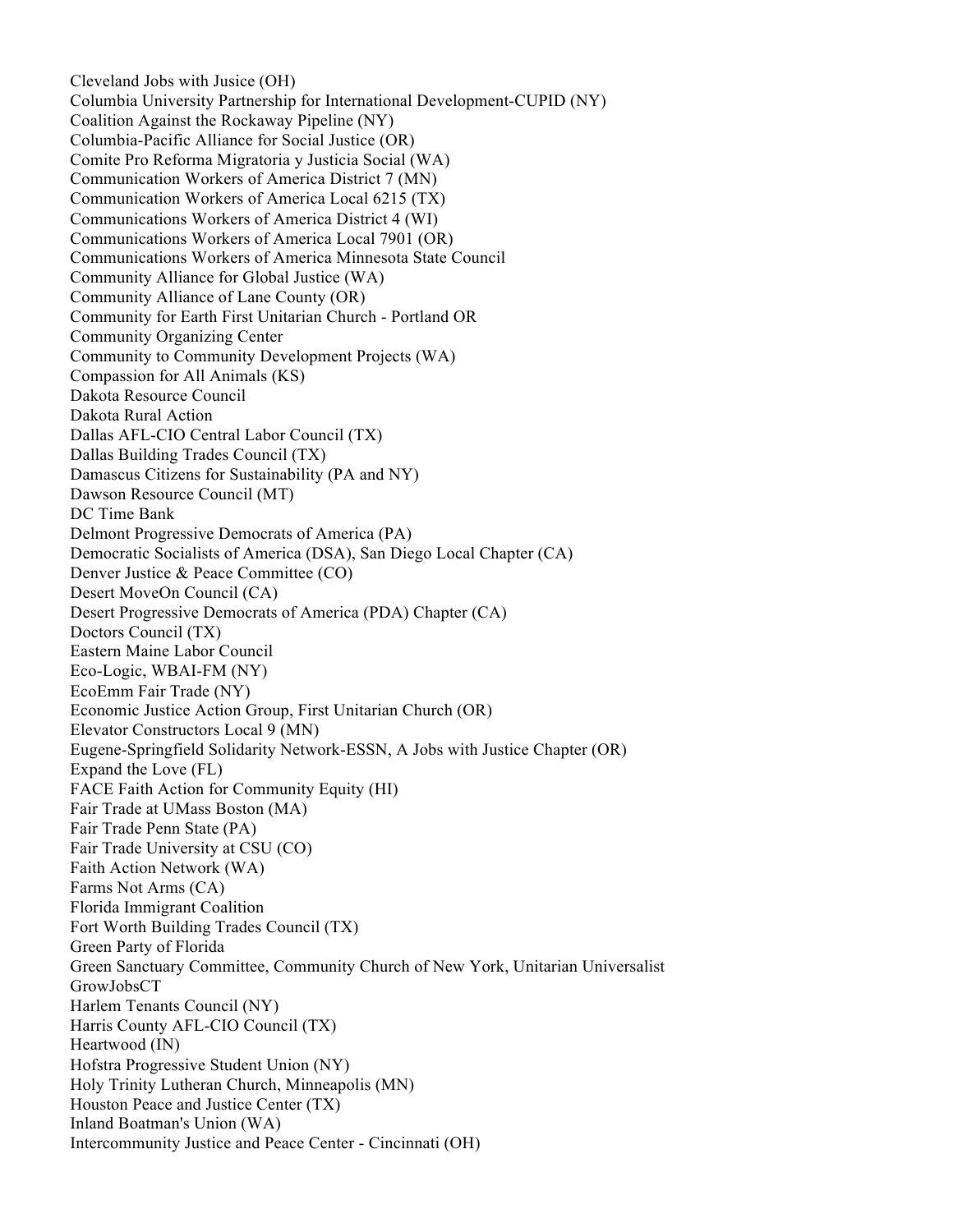Interfaith Council for Peace and Justice (MI)

I.N.T.A.C.T. Community Development Corporation (NY) International Association of Machinists and Aerospace Workers (IAMAW) Airline Local 1833 (MN) International Association of Machinists and Aerospace Workers (IAMAW) District 751 (WA) International Association of Machinists and Aerospace Workers (IAMAW) Local Lodge 112 (MN) International Association of Machinists and Aerospace Workers (IAMAW) Local Lodge 623 (MN) International Association of Machinists and Aerospace Workers (IAMAW) Minnesota State Council (MN) International Brotherhood of Electrical Workers (IBEW) 3rd District (PA) International Brotherhood of Electrical Workers (IBEW) Local 112 (WA) International Brotherhood of Electrical Workers (IBEW) Local 1253 (ME) International Brotherhood of Electrical Workers (IBEW) Local 191 (WA) International Brotherhood of Electrical Workers (IBEW) Local 46 (WA) International Brotherhood of Electrical Workers (IBEW) Local Union 278 (WA) International Brotherhood of Electrical Workers (IBEW) Local 567 (ME) International Brotherhood of Electrical Workers (IBEW) Local Union 681 (TX) International Longshore and Warehouse Union (ILWU) – Puget Sound District Council (WA) International Longshore and Warehouse Union (ILWU) Local 23 (WA) International Longshore and Warehouse Union (ILWU) Local 23 (WA) International Transport Worker's Federation of North America-West Coast International Union of Elevator Constructors Local 21 (TX) International Union of Elevator Constructors Local 81 (TX) InterReligious Task Force on Central America (OH) Ironworkers Local 263 (TX) Ironworkers Local 7 (ME) Ironworkers Local 84 (TX) IUE-CWA Local 1140 (MN) Jeannette Rankin Peace Center (MT) JOBS NOW Coalition (MN) Jubilee Northwest Koreatown Immigrant Workers Alliance (KIWA) (CA) Labor Outreach Committee of Occupy Wall Street (NY) Laborers District Council of Minnesota & North Dakota Land Stewardship Project (MN) League of Humane Voters of NJ League of Rural Voters - Minnesota Lehigh Valley Gas Truth (PA) Linn-Benton-Lincoln Central Labor Council (OR) Lipari Renewables, Inc. (MN) Live Real Lone Star Earth First (TX) Lubbock Central Labor Council (TX) M. L. King County Labor Council (WA) Maine Fair Trade Campaign Maine's People's Alliance Malama Kauai (HI) MAPE (MN) Maryland United for Peace and Justice, Inc. Mingas-NY Minneapolis Regional Labor Federation (MN) Minnesota AFL-CIO Minnesota Building and Construction Trades Minnesota Fair Trade Coalition Minnesota Farmers Union Minnesota Industrial Union Council Minnesota Nurses Association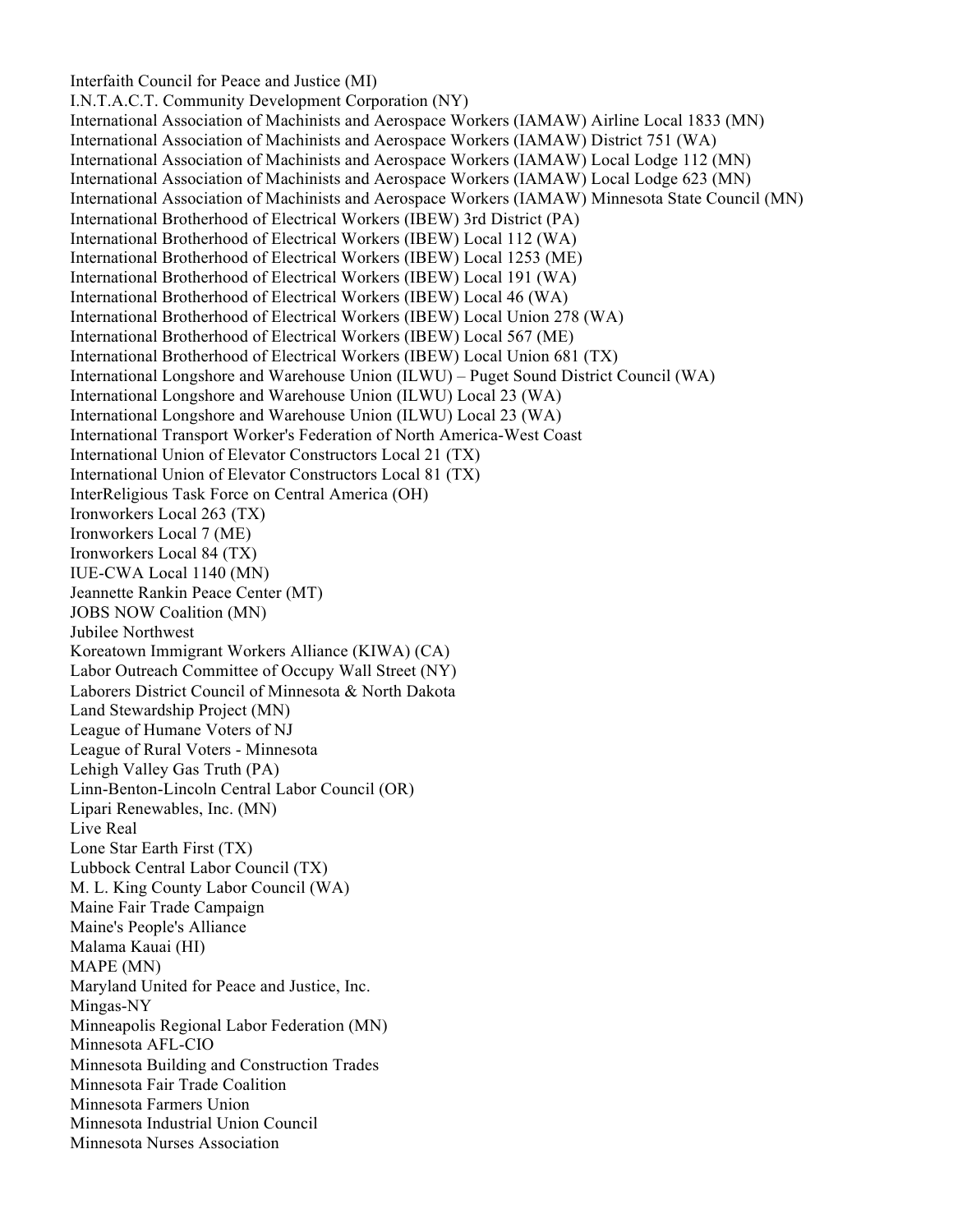Minnesota Public Interest Research Group Minnesota State Council of Machinists Missourians Organizing for Reform and Empowerment Montana Human Rights Network Mothers on the Move / Madres en Movimiento (NY) Move to Amend - Portland (OR) Move to Amend - Rochester (NY) Movement In Motion (NY) New York Climate Action Group Newground Social Investment (WA) NH Veterans for Peace Nicaragua Center for Community Action (CA) NJ Youth United Against War and Imperialism Nodutdol for Korean Community Development (NY) North Central States Regional Council of Carpenters North Coast Veterans for Peace Chapter (OR) North East Area Labor Council (MN) North Texas Jobs with Justice Northern Plains Resource Council (MT) Northwest Bronx Community & Clergy Coalition (NY) Northwest Oregon Labor Council NY4WHALES NYC Friends of Clearwater (NY) NYC Labor Coalition for Latin America Advancement (NY) Occupy Coachella Valley (CA) Occupy Harlem (NY) Occupy Maine – Bath Brunswick Region Occupy Wall Street Environmental Solidarity (NY) Occupy Wall Street Outreach Working Group (NY) Occupy Wall Street Special Projects Affinity Group (NY) Occupy Wall Street Trade Justice Working Group (NY) Office and Professional Employees International Union (OPEIU) Local 12 (MN) Office and Professional Employees International Union (OPEIU) Local 8 (WA) Operative Plasters & Cement Masons Local 783 (TX) Oregon AFL-CIO Oregon AFSCME Council 75 Oregon Alliance for Progress Oregon Fair Trade Campaign Oregon Machinist Council PA 12CD Chapter of Progressive Democrats of American (PDA) PA Fair Trade Coaltion PA Progressive Democrats of America PA State Electrical Workers Assoc. Peace House (OR) Pennsylvania Alliance for Clean Water and Air Pennsylvania Council of Churches People Over Pollution (CA) Peopletech (FL) Peruvians in Action (NY) Philippine US Solidarity Organization (PUSO) (WA) Pierce County Central Labor Council (WA) Pittsburgh Anti Sweatshop Community Alliance c/o Thomas Merton Center (PA) Plumbers Local 68 (TX) Portland Central Amercian Solidarity Committee (OR) Portland Jobs with Justice (OR)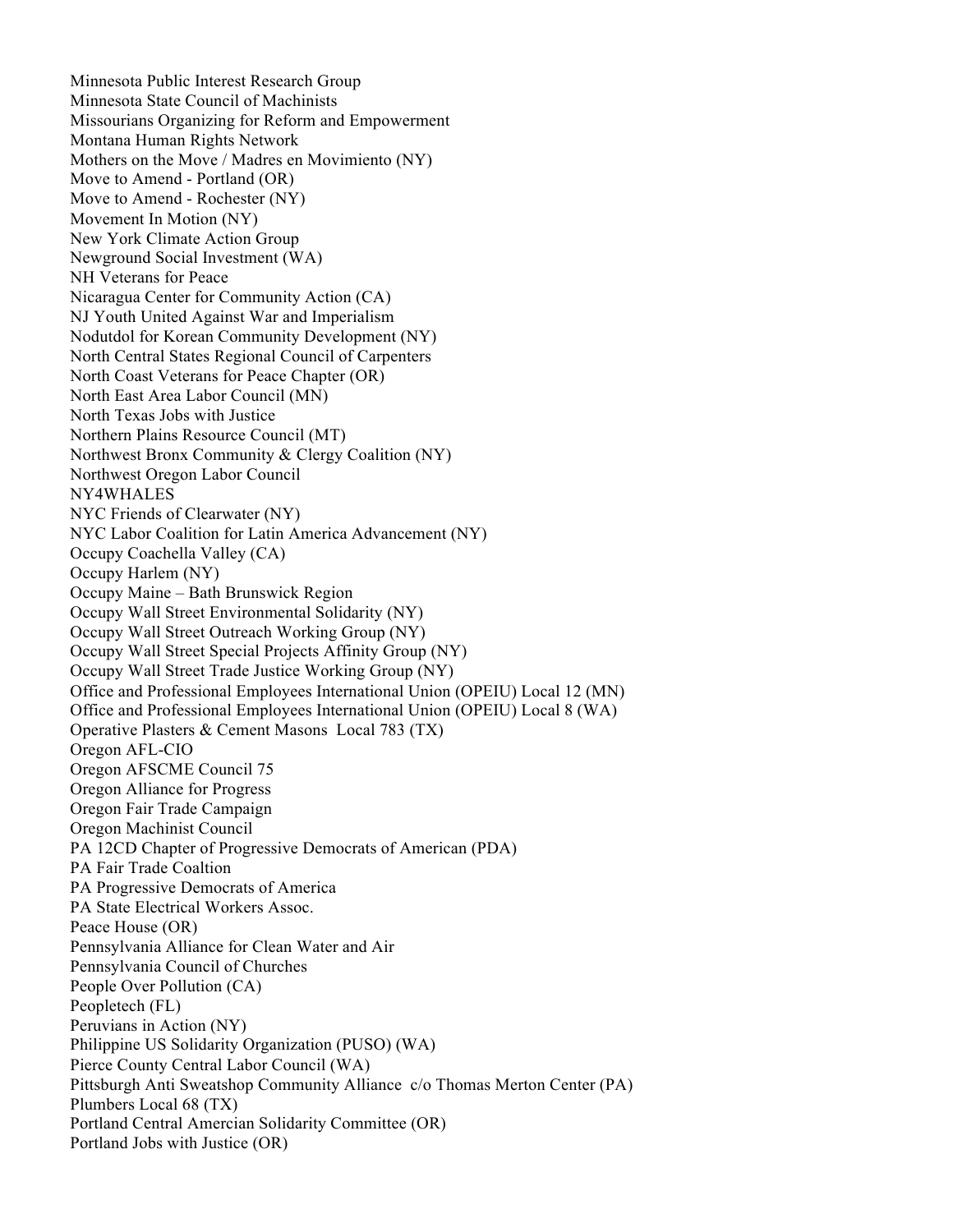Presbytery of the Twin Cities (MN) Presentation Sisters, Aberdeen, SD Professional and Technical Employees (PTE) Local 17 (WA) Protest Barrick (PA) Puget Sound Alliance for Retired Americans (WA) Queerocracy (NY) Racine Dominicans (MD) Real Food Challenge (MA) Regla do Oro (MN) Rocky Mountain Peace and Justice Center (CO) Rubaga Exchange on AIDS and Livelihood Support Group Saint Paul Regional Labor Federation, AFL-CIO (MN) San Antonio Central Labor Council, AFL-CIO (TX) Sane Energy Project (NY) Santa Barbara Progressive Coalition (CA) Seattle CISPES (WA) Seattle Education Association (WA) Service Employees International Union (SEIU) 503, OPEU (OR) Service Employees International Union (SEIU) Local 1199NW (WA) Service Employees International Union (SEIU) Local 6 (WA) Service Employees International Union (SEIU) Local 63 (MN) Service Employees International Union (SEIU) Local 775NW (WA) Service Employees International Union (SEIU) Minnesota State Council Sheet Metal Workers Local 10 (MN) Sierra Club Lone Star Chapter (TX) Sierra Club Long Island Group (NY) Sierra Club North Star Chapter (MN) Sierra Club Santa Lucia Chapter (CA) Sister of the Presentation, Fargo (ND) SMART Sheet Metal Workers' Local Union 68 (TX) Snohomish County Labor Council (WA) Sol Fair Trade (WA) South Sound Clean Clothes Campaign (WA) Southeast Minnesota Alliance of Peace Makers Southeast Minnesota Area Labor Council Southern Oregon Jobs with Justice Southwest Laborers' District Council (SWLDC) (OK) Southwest Pipe Trades Association SPEEA/IFPTE 2001 (WA) Spirit Wolf Ranch, LLC (CO) Spokane Regional Labor Council (WA) St. Louis Inter-Faith Committee on Latin America (MO) St. Paul Regional Labor Federation (MN) St. Paul Area Local American Postal Workers Union (MN) St. Pete for Peace (FL) Stephanie Low Artists Inc. (NY) Students for Labor and Economic Justice (CA) Stulips Dance (OR) Tarrant County Central Labor Council, AFL-CIO (TX) Texas AFL CIO Texas American Federation of Teachers Texas Fair Trade Coalition Texas Political & Legislative Committee Texas State Association of Electrical Workers Texas State Building and Construction Trades Council